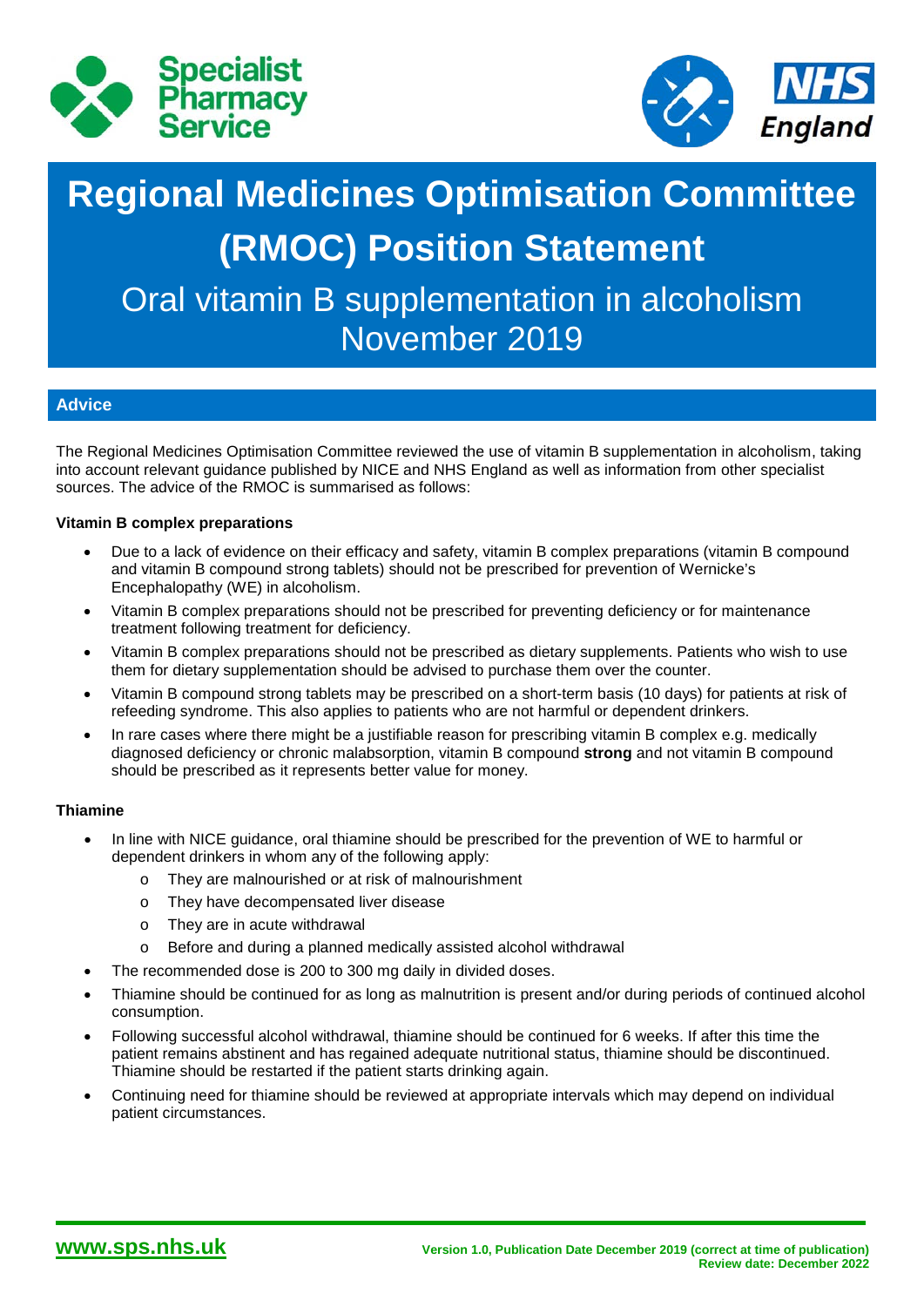



### **Background**

#### **Vitamin B supplementation in harmful or dependent drinkers**

Wernicke's encephalopathy (WE) is an acute neurological state comprising of mental confusion, ataxia and ophthalmoplegia which may develop in harmful or dependent drinkers due to thiamine deficiency. (1,2) Thiamine deficiency is common in these patients due to factors such as poor diet, poor absorption of nutrients and a high demand for the vitamin (a coenzyme in alcohol metabolism). (3)

Historically, vitamin B complex preparations (vitamin B compound and vitamin B compound strong tablets) have been used in addition to thiamine as prophylaxis of WE. These preparations contain combinations of various B vitamins – see table below. (4)

|                                      | Nicotinamide    | Pvridoxine | Riboflavin | Thiamine        |
|--------------------------------------|-----------------|------------|------------|-----------------|
| Vitamin B compound<br>tablets        | $15 \text{ mg}$ |            | mg         | l mg            |
| Vitamin B compound<br>strong tablets | $20 \, mg$      | 2 mg       | 2 mg       | 5 <sub>mg</sub> |

[NICE CG100](https://www.nice.org.uk/guidance/cg100) recommends that prophylactic oral thiamine prescribed at the upper end of the BNF range should be offered to harmful or dependent drinkers if any of the following apply: (5)

- o They are malnourished or at risk of malnourishment
- o They have decompensated liver disease
- o They are in acute withdrawal
- o Before and during a planned medically-assisted alcohol withdrawal

The upper end of the dose range for thiamine in the BNF is 200 to 300 mg daily in divided doses. [4c]

The guideline makes no reference to the use of oral vitamin B complex preparations for this indication. This is likely due to the lack of published evidence to support the use of vitamin B complex preparations in harmful or dependent drinkers.

Due to an absence of data, there is a lack of clear guidance on the duration of treatment with thiamine in harmful or dependent drinkers. One expert source recommends that oral thiamine should be continued for as long as needed i.e. where diet is inadequate or alcohol consumption is resumed. (6) The NICE CG100 full quideline notes that once alcohol is stopped, oral thiamine absorption may take six weeks to return to normal.  $(7)$  On this basis, it would seem reasonable to continue thiamine for 6 weeks after alcohol withdrawal.

#### **Vitamin B supplementation in other indications**

#### *Refeeding syndrome*

[NICE CG32](https://www.nice.org.uk/guidance/cg32) recommends that for people at high risk of developing refeeding problems, the following should be provided immediately before and during the first 10 days of feeding: oral thiamine 200–300 mg daily, vitamin B co strong 1 or 2 tablets, three times a day (or full dose daily intravenous vitamin B preparation, if necessary) and a balanced multivitamin/ trace element supplement once daily. (8)

#### *Dietary supplementation*

Evidence on the clinical benefit of vitamin B complex preparations used as dietary supplements is lacking. Vitamins are included in [NHS England guidance](https://www.england.nhs.uk/publication/conditions-for-which-over-the-counter-items-should-not-routinely-be-prescribed-in-primary-care-guidance-for-ccgs/) on conditions for which over the counter items should not routinely be prescribed in primary care. Due to insufficient evidence of their clinical effectiveness they should not routinely be prescribed in primary care unless specified exceptions are met. (9) Vitamin B complex preparations are widely available to purchase over the counter if patients wish to use them to use as dietary supplements.

#### *Deficiency*

Vitamin B compound and vitamin B compound strong tablets are licensed for the prophylaxis and treatment of deficiency respectively. (4) However, deficiency of the B vitamins, other than vitamin B12 and thiamine in harmful or dependent drinkers, is rare in the UK. (3,4) The BNF regards these products as less suitable for prescribing possibly due to their questionable clinical benefit - they should not be considered as drugs of first choice, but may be justifiable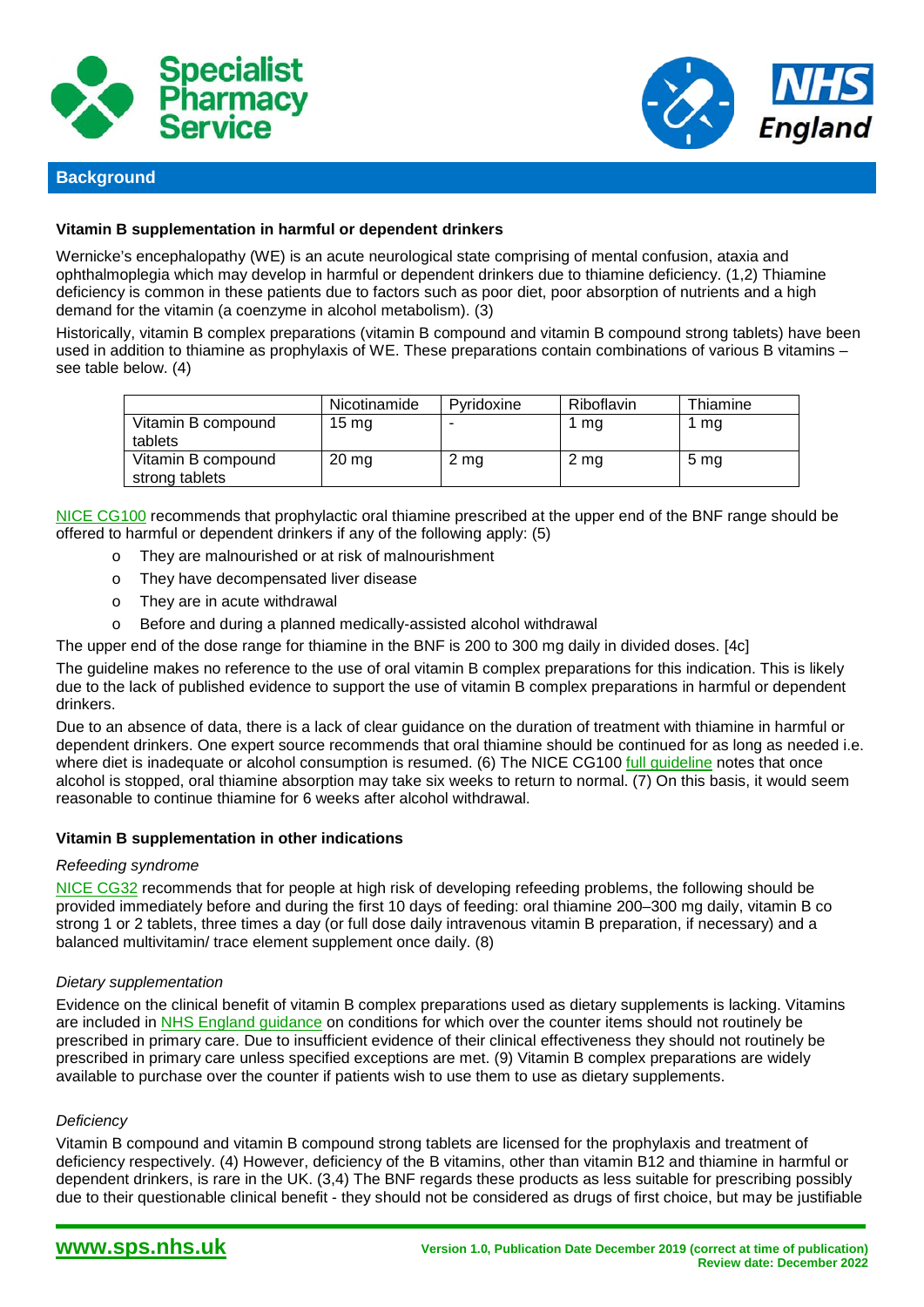



in certain circumstances. (10) The exceptions in the NHS England guidance that allow vitamins to be prescribed include medically diagnosed deficiency, including for those patients who may have a lifelong or chronic condition or have undergone surgery that results in malabsorption; and malnutrition including alcoholism. Maintenance or preventative treatment is not considered an exception. (9)

If the prescribing of vitamin B complex is considered justifiable based on the circumstances described above, vitamin B compound strong tablets should be prescribed as they represent better value for money compared to vitamin B compound tablets (28 x vitamin B compound tablets = £26.63 vs 28 x vitamin B compound strong tablets = £1.97).(11)

#### **Advice and action for commissioners and providers**

- Do not initiate vitamin B compound or vitamin B compound strong tablets for any of the following indications:
	- o Prevention of WE in alcoholism
	- o Dietary supplementation
	- o Prevention of deficiency
	- o Maintenance treatment following treatment of deficiency
- Review all existing patients prescribed vitamin B complex preparations with a view to stopping treatment in all but exceptional circumstances, such as in those patients with a medically diagnosed deficiency due to lifelong or chronic condition, or following surgery that results in malabsorption. If all relevant patient factors have been taken into account and it is considered appropriate to stop, treatment may be stopped immediately.
- The decision to discontinue treatment should be carefully explained to the patient, and should emphasise the positive aspects of discontinued prescribing of drugs with a low clinical value.
- Advise patients who wish to use these vitamin B preparations as dietary supplements to purchase them over the counter.
- Prescribe prophylactic oral thiamine 200 to 300 mg daily in divided doses to harmful or dependent drinkers for prevention of WE continued for as long as malnutrition is present and/or during periods of continued alcohol consumption.
- Review patients prescribed thiamine with a view to stopping if the patient has been abstinent for 6 weeks or more and has regained adequate nutritional status.
- Patients who require continued treatment with thiamine should be reviewed at appropriate intervals depending on individual circumstances.

### **References**

- 1. Tidy C, Huins H. Professional article: Wernicke-Korsakoff Syndrome. Last edited 19 Sep 2014. Available from:
- [https://patient.info/doctor/wernicke-korsakoff-syndrome#](https://patient.info/doctor/wernicke-korsakoff-syndrome) [Accessed on 01/10/2019].
- 2. BMJ Best Practice: Wernicke's Encephalopathy. March 2018. Accessed vi[a https://bestpractice.bmj.com/topics/en-gb/405](https://bestpractice.bmj.com/topics/en-gb/405) on 01/10/2019.<br>3. NICE Clinical Knowledge Summary: Alcohol-problem drinking. Last revised in February 3. NICE Clinical Knowledge Summary: Alcohol-problem drinking. Last revised in February 2018. Available from:
- <https://cks.nice.org.uk/alcohol-problem-drinking#!topicSummary> [Accessed on 01/10/2019].
- 4. British National Formulary (online) London: BMJ Group and Pharmaceutical Press [<http://www.medicinescomplete.com>](http://www.medicinescomplete.com/) [Accessed on 01/10/2019].
- 5. Alcohol-use disorders: diagnosis and management of physical complications. NICE Clinical Guideline no. 100. June 2010. Accessed via: [https://www.nice.org.uk/guidance/cg100 on 01/10/2019.](https://www.nice.org.uk/guidance/cg100%20on%2001/10/2019)
- 6. Taylor D, Barnes TRE, Young AH. Chapter 4: Addictions and substance misuse. The Maudsley Prescribing Guidelines in Psychiatry. 13th Edition. Oxford: Wiley-Blackwell.
- 7. Alcohol use disorders: diagnosis and Clinical management of alcohol related physical complications; full guideline. The National Clinical Guideline Centre 2010. Accessed via: <https://www.nice.org.uk/guidance/cg100/evidence> on 01/10/19.
- 8. Nutrition support for adults: oral nutrition support, enteral tube feeding and parenteral nutrition. NICE Clinical Guideline no. 32. February 2006. Accessed via:<https://www.nice.org.uk/guidance/cg32> on 01/10/2019.
- 9. NHS England and NHS Clinical Commissioners. Conditions for which over the counter items should not routinely be prescribed in primary care: Guidance for CCGs. March 2018. Accessed via[: https://www.england.nhs.uk/publication/conditions-for-which-over-the-counter](https://www.england.nhs.uk/publication/conditions-for-which-over-the-counter-items-should-not-routinely-be-prescribed-in-primary-care-guidance-for-ccgs/)[items-should-not-routinely-be-prescribed-in-primary-care-guidance-for-ccgs/](https://www.england.nhs.uk/publication/conditions-for-which-over-the-counter-items-should-not-routinely-be-prescribed-in-primary-care-guidance-for-ccgs/) on 01/10/2019.
- 10. PrescQIPP. Bulletin 107: The prescribing of vitamins and minerals including vitamin B preparations (DROP-List), August 2015. Accessed via:<https://www.prescqipp.info/our-resources/bulletins/bulletin-107-vitamins-and-minerals-drop-list/> on 01/10/2019.
- 11. National Health Service Business Services Authority. Department of Health Drug Tariff. October 2019. Accessed via: <https://www.nhsbsa.nhs.uk/pharmacies-gp-practices-and-appliance-contractors/drug-tariff> on 01/10/2019.